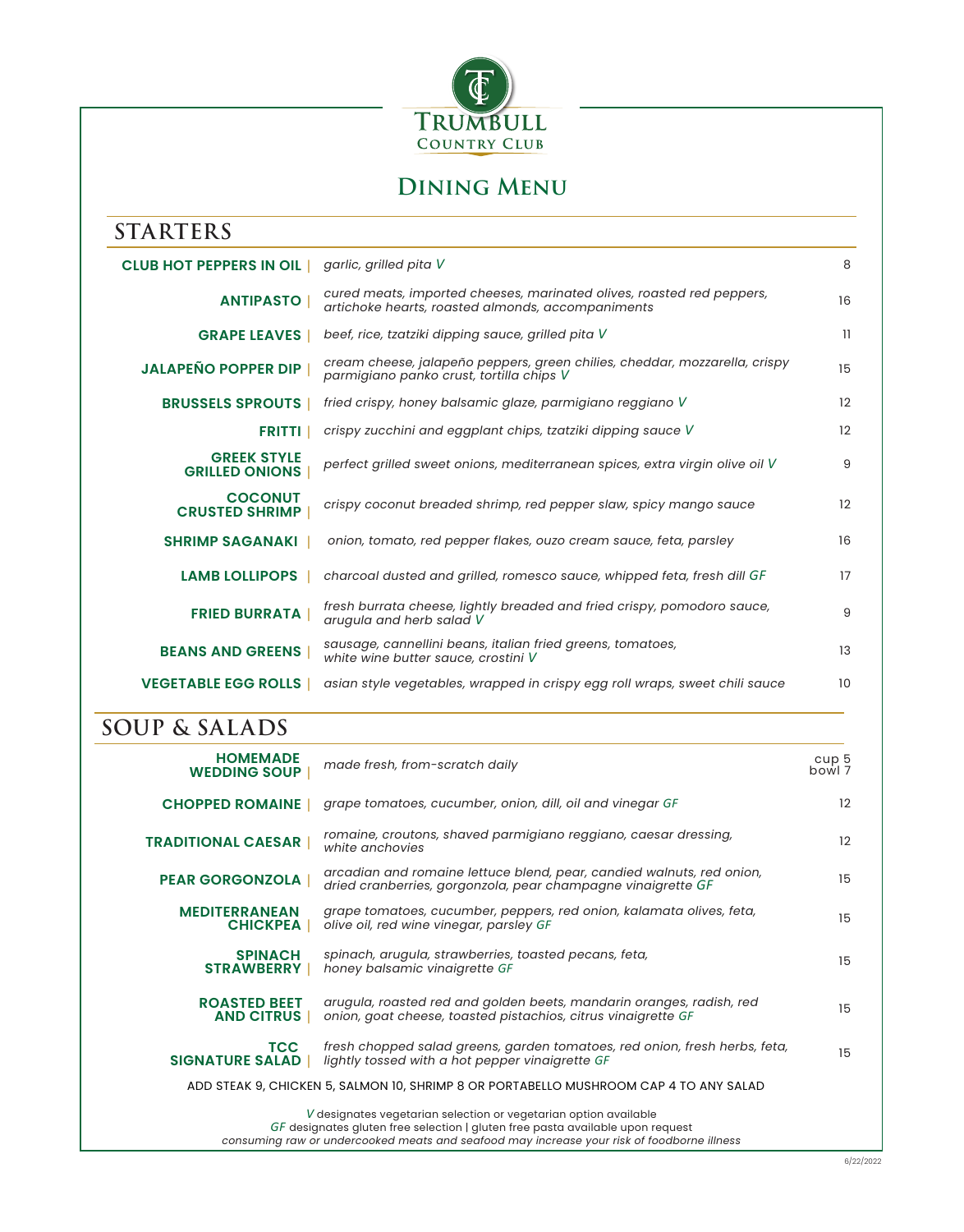

## **ENTRÉES**

| <b>PISTACHIO CRUSTED</b><br><b>SALMON</b>                 | roasted red beet risotto, lemon beurre blanc, red and golden beet salad GF                                                                                          | 27                   |
|-----------------------------------------------------------|---------------------------------------------------------------------------------------------------------------------------------------------------------------------|----------------------|
| <b>PROSCIUTTO</b><br><b>WRAPPED SEA BASS</b>              | wild mushroom rice pilaf, grilled asparagus, lemon beurre blanc GF                                                                                                  | 29                   |
| <b>TUNA NIÇOISE</b>                                       | rare seared ahi tuna, salad of green beans, olives, potato, grape tomatoes,<br>onion, hard-boiled egg, capers, tarragon dijon vinaigrette GF                        | 22                   |
| <b>CHICKEN PROVENÇAL</b>                                  | sautéed chicken breast, white beans, grape tomatoes, castle ventrana<br>olives, white wine, rosemary, lemon, couscous                                               | 23                   |
| <b>CHICKEN ALOUETTE</b>                                   | garlic herb cheese crusted chicken breast, roasted tomato, mushrooms,<br>sherry wine cream sauce, red skin mashed potatoes, broccolini                              | 23                   |
| <b>CHICKEN PARMIGIANA</b>                                 | parmesan crusted, pomodoro sauce, mozzarella, spaghetti pomodoro                                                                                                    | 20                   |
| <b>VEAL SCALOPPINI</b>                                    | tender sautéed veal, caper lemon butter sauce, red skin mashed potatoes,<br>asparagus                                                                               | 25                   |
| <b>PORK MILANESE</b>                                      | parmigiano reggiano breaded bone-in pork chop, lemon scented risotto,<br>arugula and tomato salad with citrus vinaigrette, balsamic reduction                       | 32                   |
| <b>FILET I</b>                                            | pan roasted, au gratin potatoes, baby carrots, veal demi-glace                                                                                                      | 6 oz. 40<br>8 oz. 45 |
| <b>CHARRED RIBEYE</b>                                     | charcoal seasoned and grilled, sun-dried tomato basil compound butter,<br>garlic herb twice fried red skin potatoes, roasted baby sweet peppers and<br>pearl onions | 37                   |
| <b>FLAT IRON STEAK</b>                                    | 10 oz. coffee and spice rubbed, char-grilled, chimichurri sauce, roasted<br>fingerling potatoes, pickled red onion, herb salad GF                                   | 31                   |
| <b>PASTA</b>                                              |                                                                                                                                                                     |                      |
| <b>SHRIMP FARFALLE</b>                                    | bowtie pasta, garlic, marinated artichokes, asparagus, peas, oven roasted<br>grape tomatoes, light lemon cream sauce, parmigiano reggiano, fresh basil              | 25                   |
| <b>CACIO E PEPE</b>                                       | spaghetti, butter, fresh cracked black pepper, parmigiano reggiano V                                                                                                | 19                   |
| <b>FRESH</b><br><b>HANDMADE</b><br><b>RICOTTA GNOCCHI</b> | light ricotta pillows, fresh heirloom grape tomato sauce,<br>parmigiano reggiano, fresh basil V                                                                     | 22                   |

**RIGATONI BOLOGNESE** | *ground beef, ground pork, san marzano tomato, cream, parmigiano reggiano, fresh basil* <sup>22</sup>  **PENNE WITH ITALIAN SAUSAGE** | *parmigiano reggiano* <sup>22</sup> *hot and sweet italian sausage, onion, peas, pomodoro sauce, cream,*  **GREEK ANGEL HAIR** | *brown butter, garlic, lemon, roasted tomatoes, feta, fresh basil, fresh parsley V* <sup>19</sup> **CAPELLINI ARRABBIATA** | *spicy pomodoro sauce, fresh burrata, parmigiano reggiano, fresh basil V* <sup>22</sup>

> ALL ENTRÉES AND PASTAS ARE SERVED WITH YOUR CHOICE OF TRADITIONAL CAESAR SALAD, CHOPPED ROMAINE SALAD OR A CUP OF SOUP

*V* designates vegetarian selection or vegetarian option available *GF* designates gluten free selection | gluten free pasta available upon request *consuming raw or undercooked meats and seafood may increase your risk of foodborne illness*